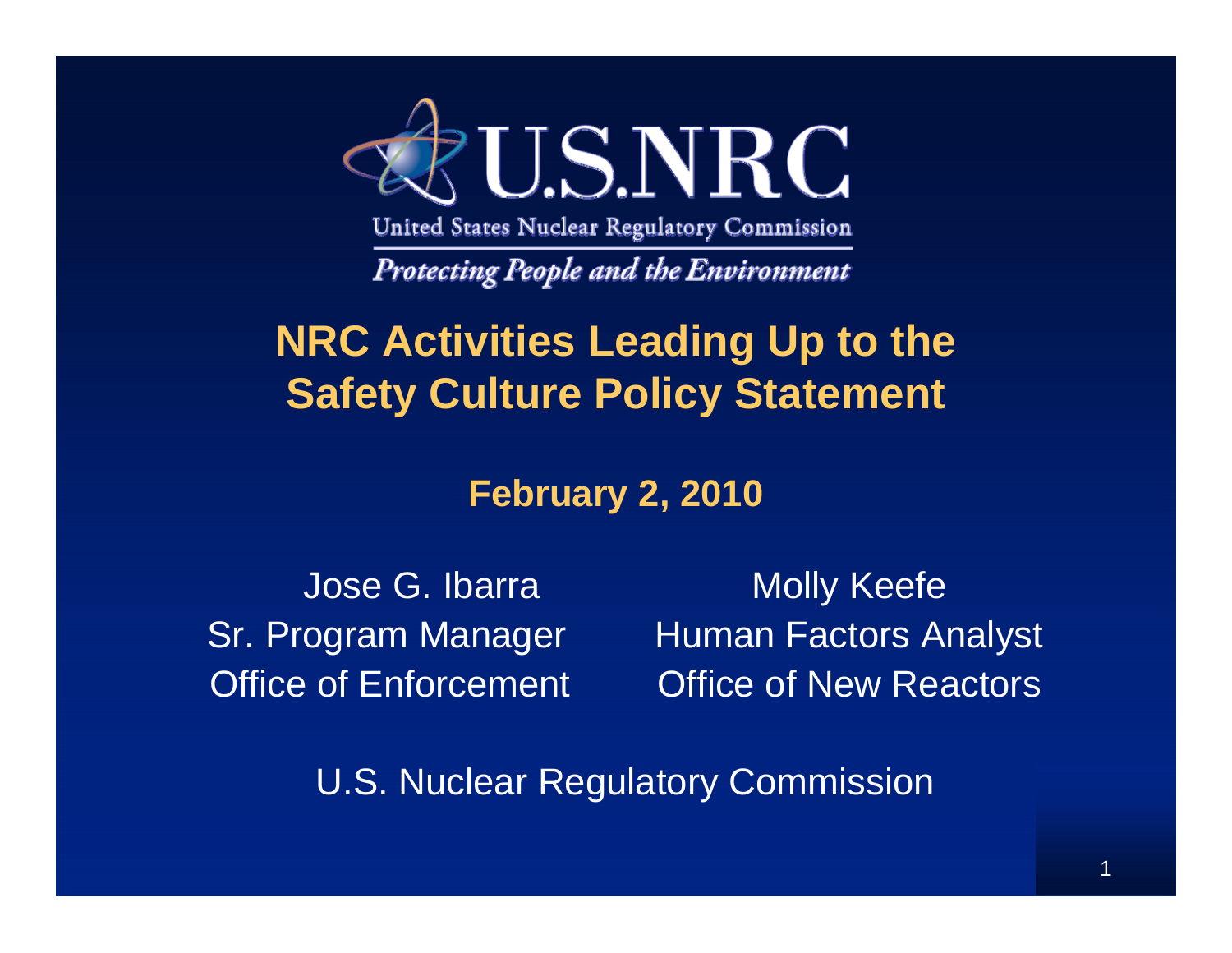

#### **Presentation**

- •Safety Culture Before Three Mile Island (TMI) Accident
- $\bullet$ TMI Lessons Learned, NRC Actions, and Chernobyl Accident
- $\bullet$ 1989 Policy Statement: Conduct of Operations
- $\bullet$ International Nuclear Safety Group (INSAG)
- •1996 Policy Statement: Freedom to Raise Concerns
- •**Events of the New Millennium**
- •Davis-Besse Reactor Vessel Head Event
- • Shuttle Accident, General Accounting Office, Congressional **Committee**
- $\bullet$  Safety Culture Working Group and Palo Verde Independent Safety Culture Assessment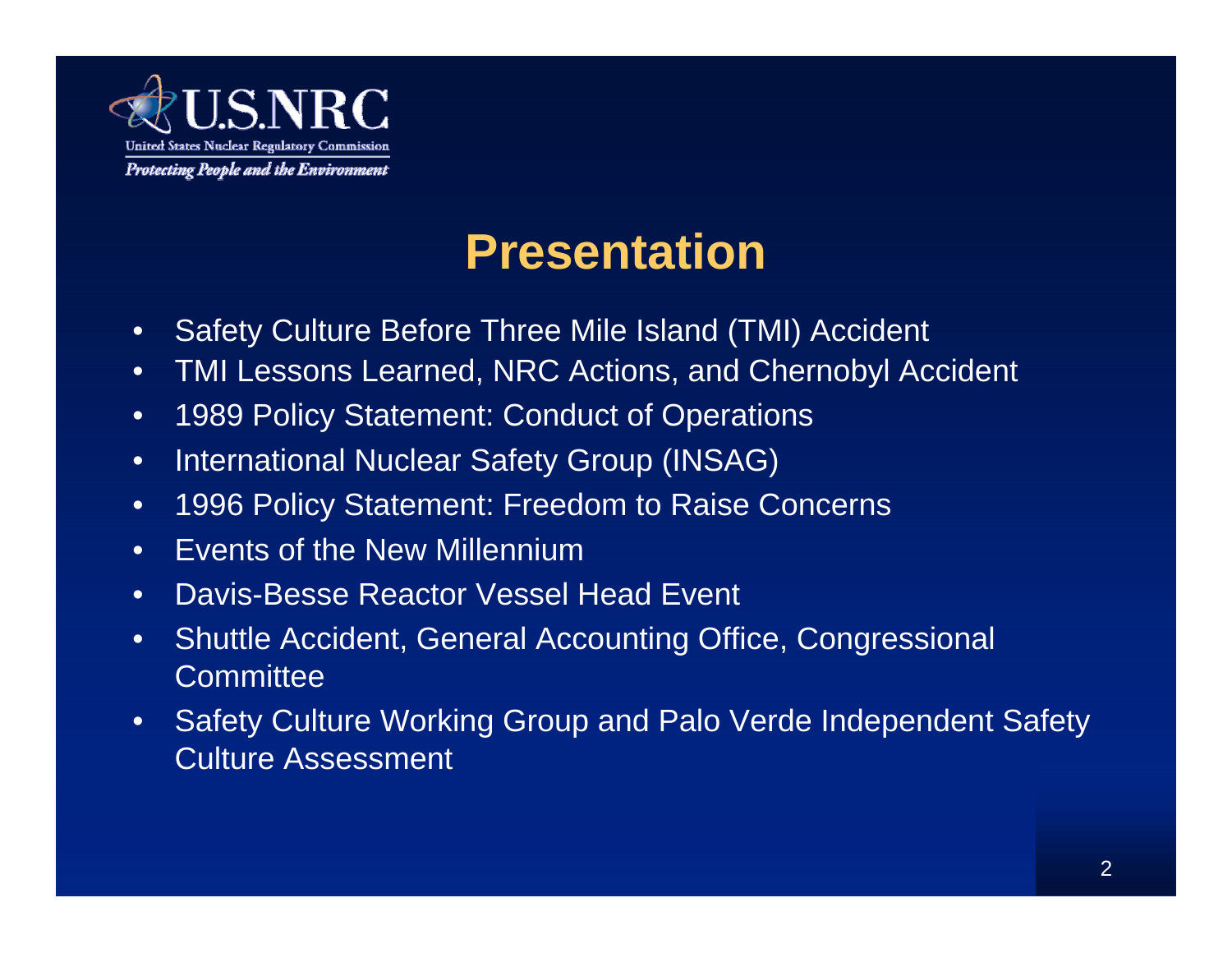

#### **Safety Culture Before Three MiIe Island (TMI) Accident**

- •Nuclear Industry would not have used such words as Safety Culture
- • There were no human factors staff at nuclear power plants
	- Most professionals were engineers at nuclear site
- •Nuclear Industry did pay attention to safety
- • Operators trained and licensed and mentality existed that accidents would not occur due operator training and design safety features
- •Radiation and Industrial Safety Training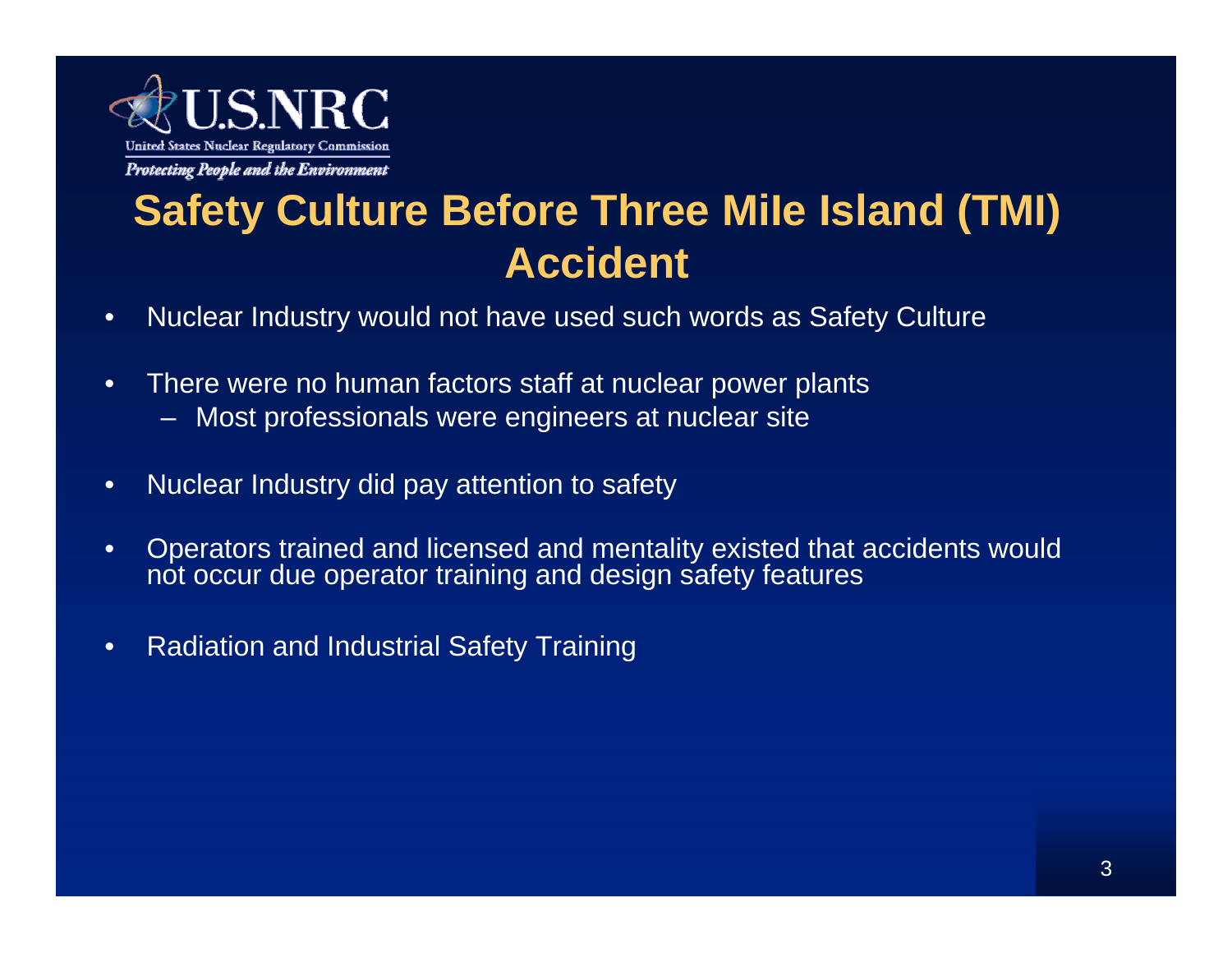

#### **TMI Lessons Learned**

- •TMI occurred in March 1979
- •Human Factors introduced the Man Machine Interface (MMI)
- • Main Control Rooms need to be assessed for Human Factors
	- Detailed Control Room Design Reviews/Functional Analysis
	- Safety Parameter Display System
- • Identified Importance of Operator's role in operations and accident mitigation
	- Re-doing Emergency Operating Procedures
	- Senior Technical Advisor
- $\bullet$  Operators/Engineers accepted the human factors discipline especially after control room reviews and the Functional Analysis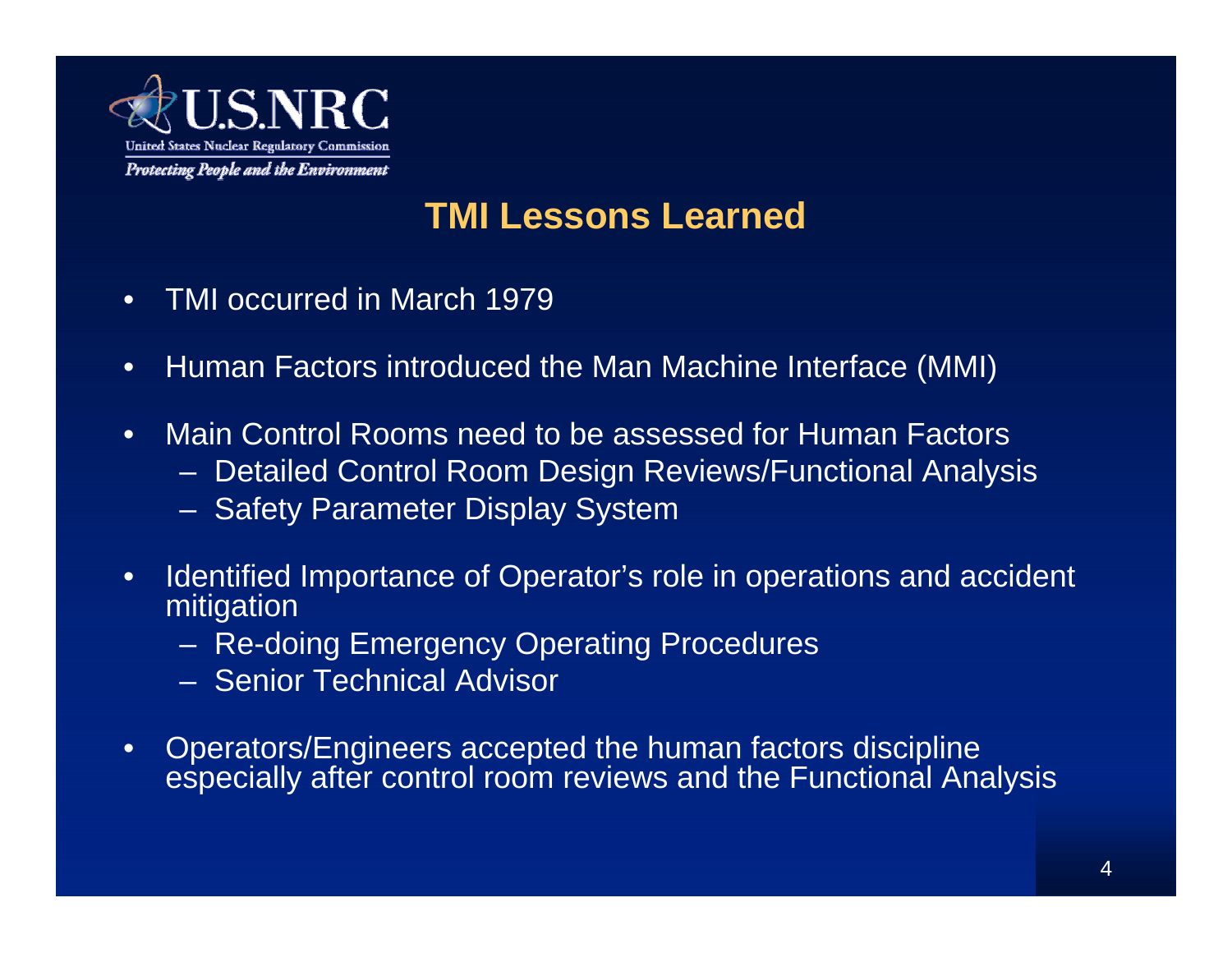

#### **NRC Actions Due to TMI Assessments**

- $\bullet$  TMI Action Plan (NUREG-0600) provided more work for social scientists
- $\bullet$ Human Factors Staff hired with various expertise in Man Machine Interface and organization effectiveness
- $\bullet$  NRC created Office for Analysis and Evaluation of Operational Data (AEOD)
- • NRC created Human Factors Division in Office of Nuclear Reactor Regulation
- • NRC created Human Factors Branch in the Office of Nuclear Regulatory Research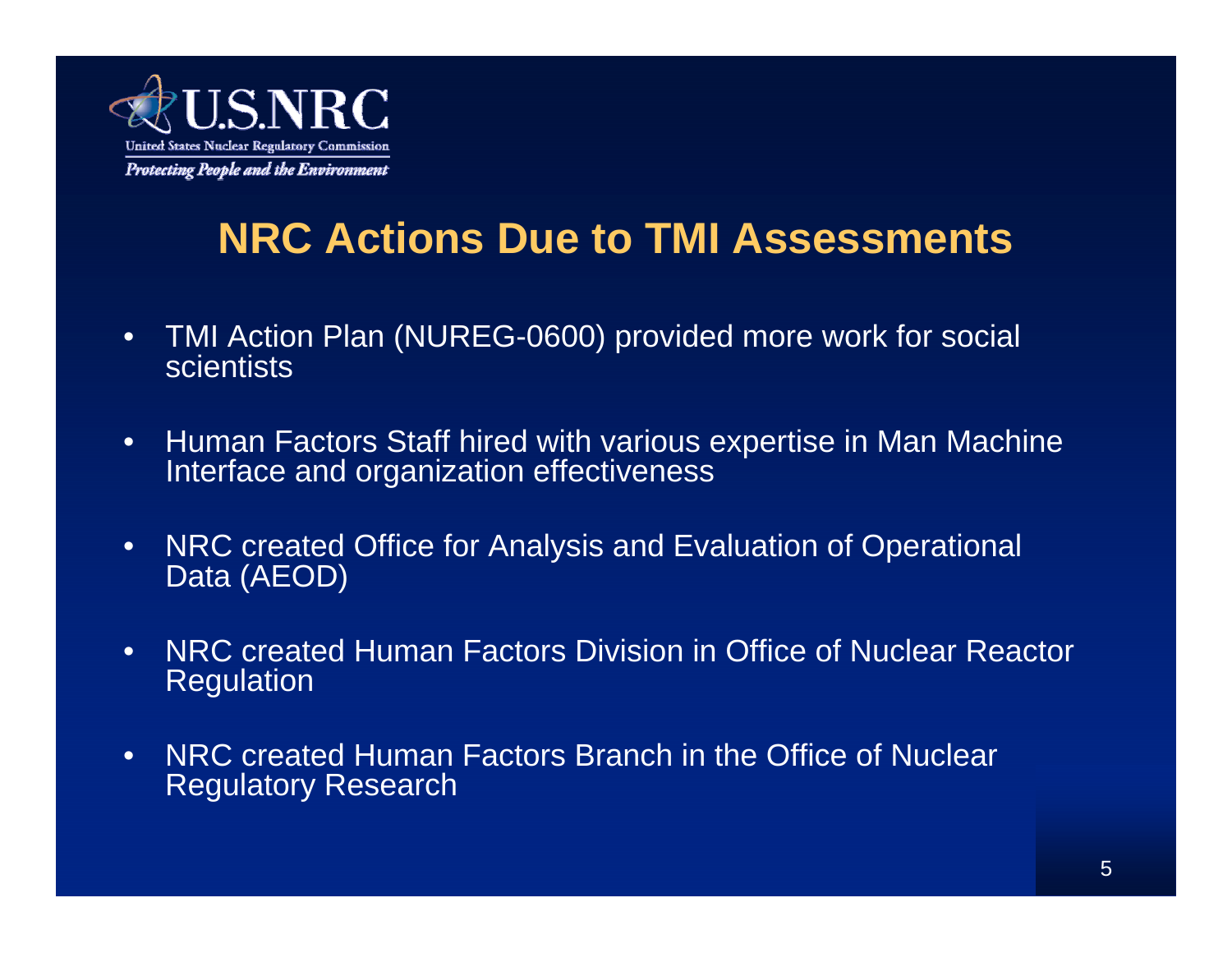

#### **AEOD Independent Work**

- •Established independent assessment of operational events
- • Assessed events at nuclear sites documented as Human PerformanceReports
- • Conducted Diagnostic Evaluations that included training, operations, management & organization
- •Managed Technical Training including reactor simulators
- $\bullet$  Developed Emergency Response Procedures and built a top facility to monitor events
- • Trained staff for highest level of NRC inspection called the Incident Investigation Teams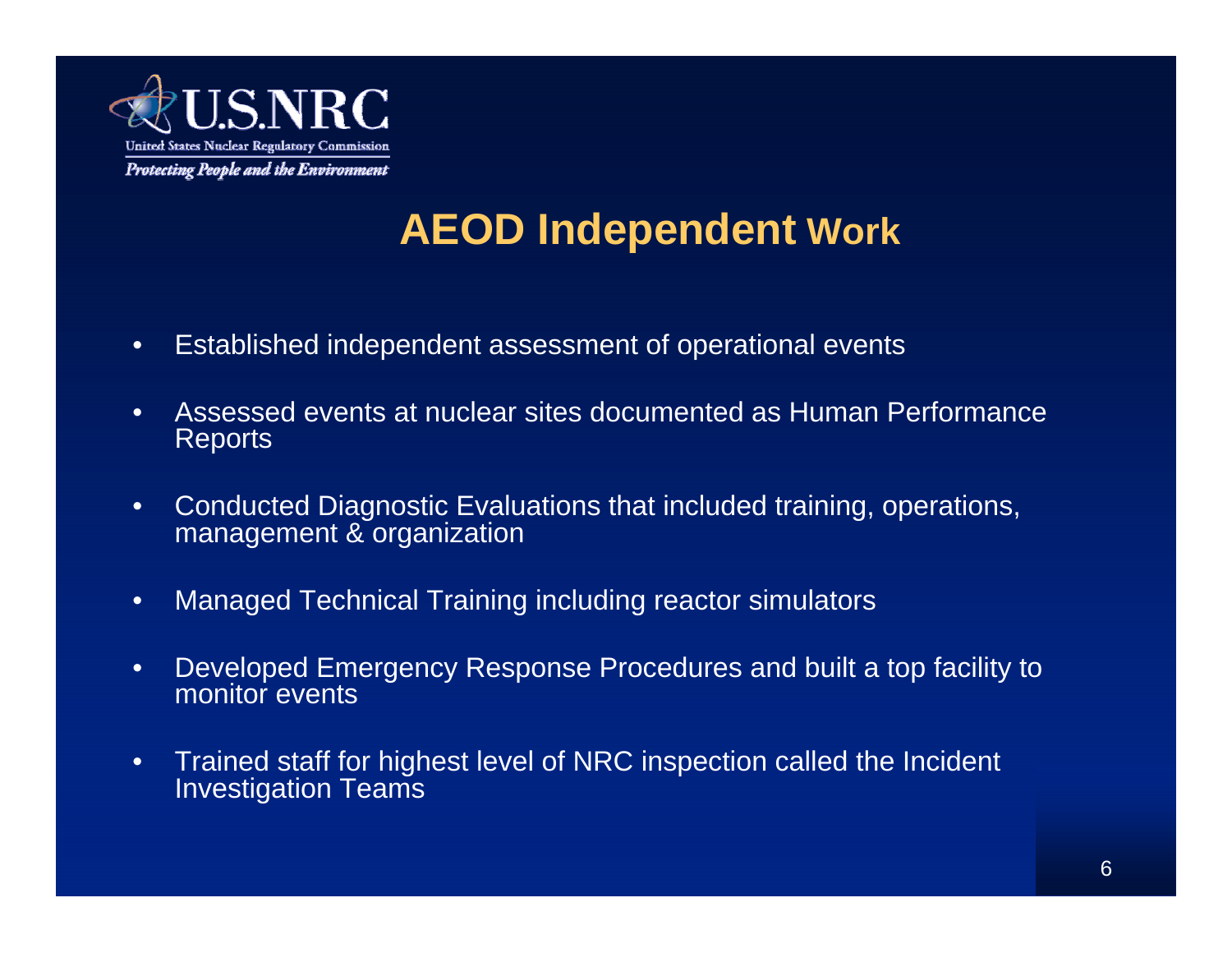

#### **Lessons Learned From Chernobyl Accident**

- •Accident occurred in April 1986
- $\bullet$ There was non adherence to procedures
- •There was non conservative decision making
- •There was lack of clear authority
- • There was poor training and understanding of the experiment
- $\bullet$ Production was put over safety
- •There existed a complacency culture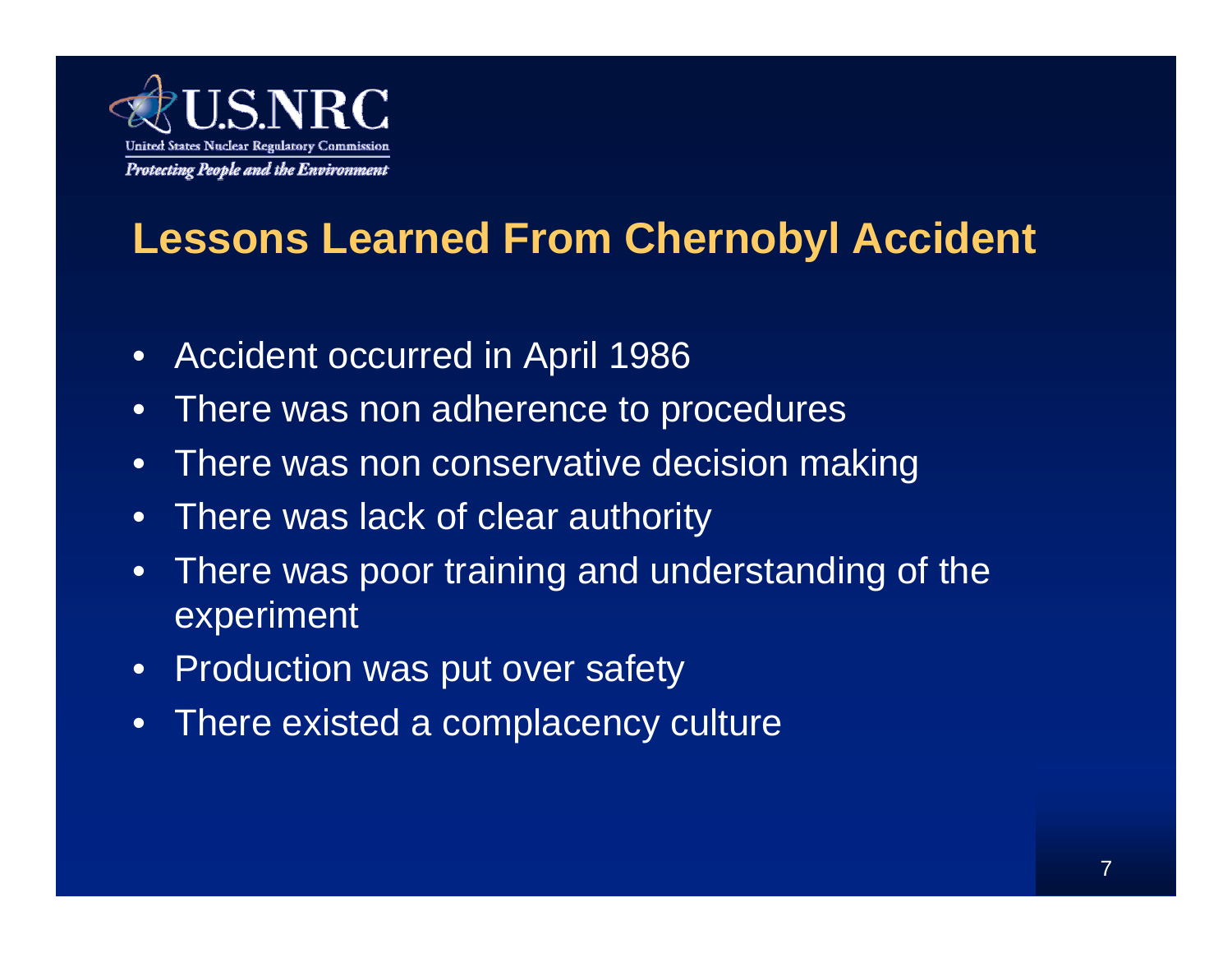

## **1989 Policy Statement: Conduct of Operations**

- Safety Culture requires:
	- Necessary full attention to safety matters
	- Personal dedication and accountability of all individuals engaged in any activity which has a bearing on the safety of nuclear power plants
	- Management has the duty and obligation to foster the development of a 'safety culture' at each facility and to provide a professional working environment, in the control room, and throughout the facility, that assures safe operations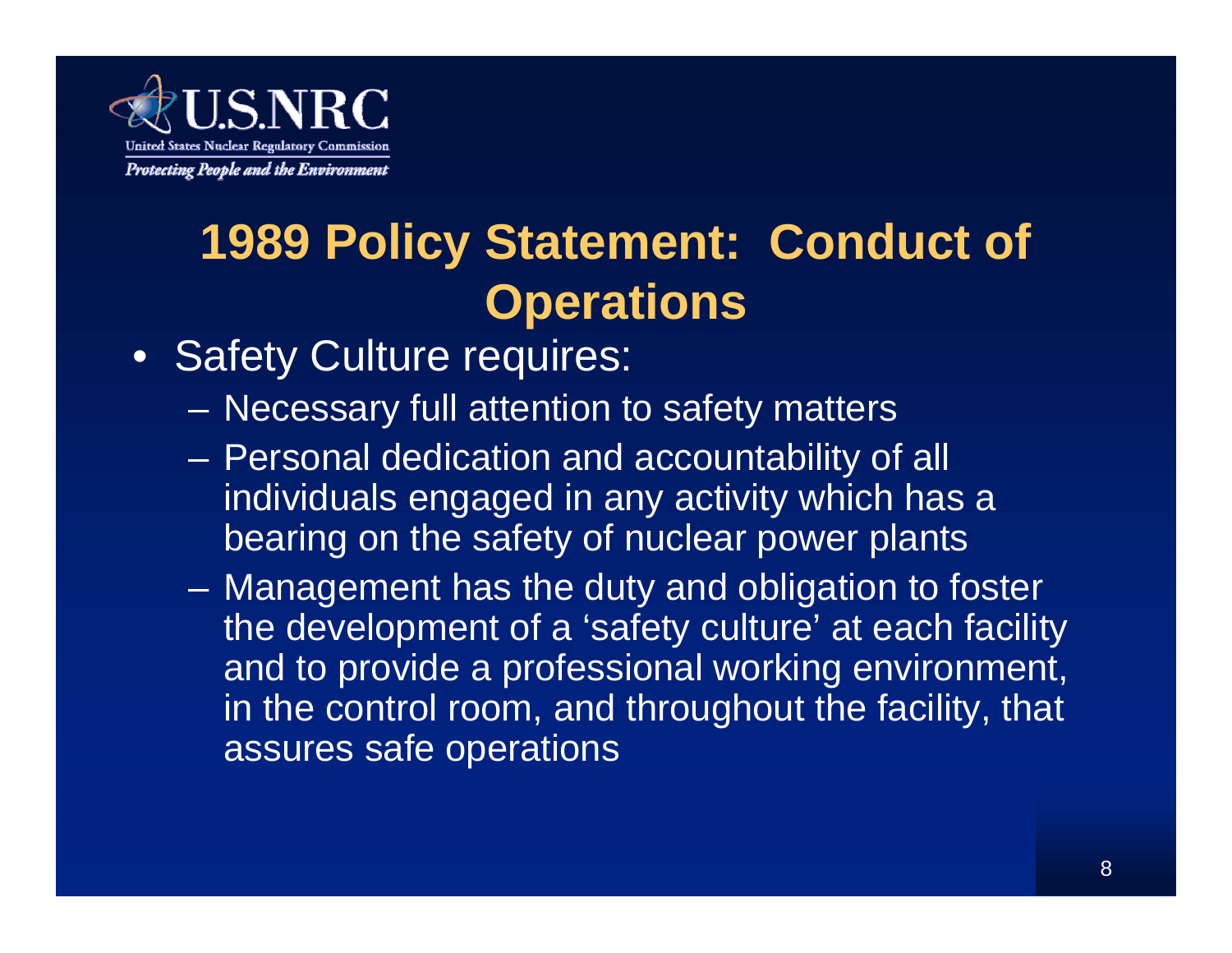

## **International Nuclear Safety Group (INSAG)**

- 1991: INSAG-4, "Safety Culture," was developed to emphasize safety culture concept in nuclear industry
	- Result of Chernobyl accident
	- International Atomic Energy Agency (IAEA) and INSAG work led to development of guidance in safety culture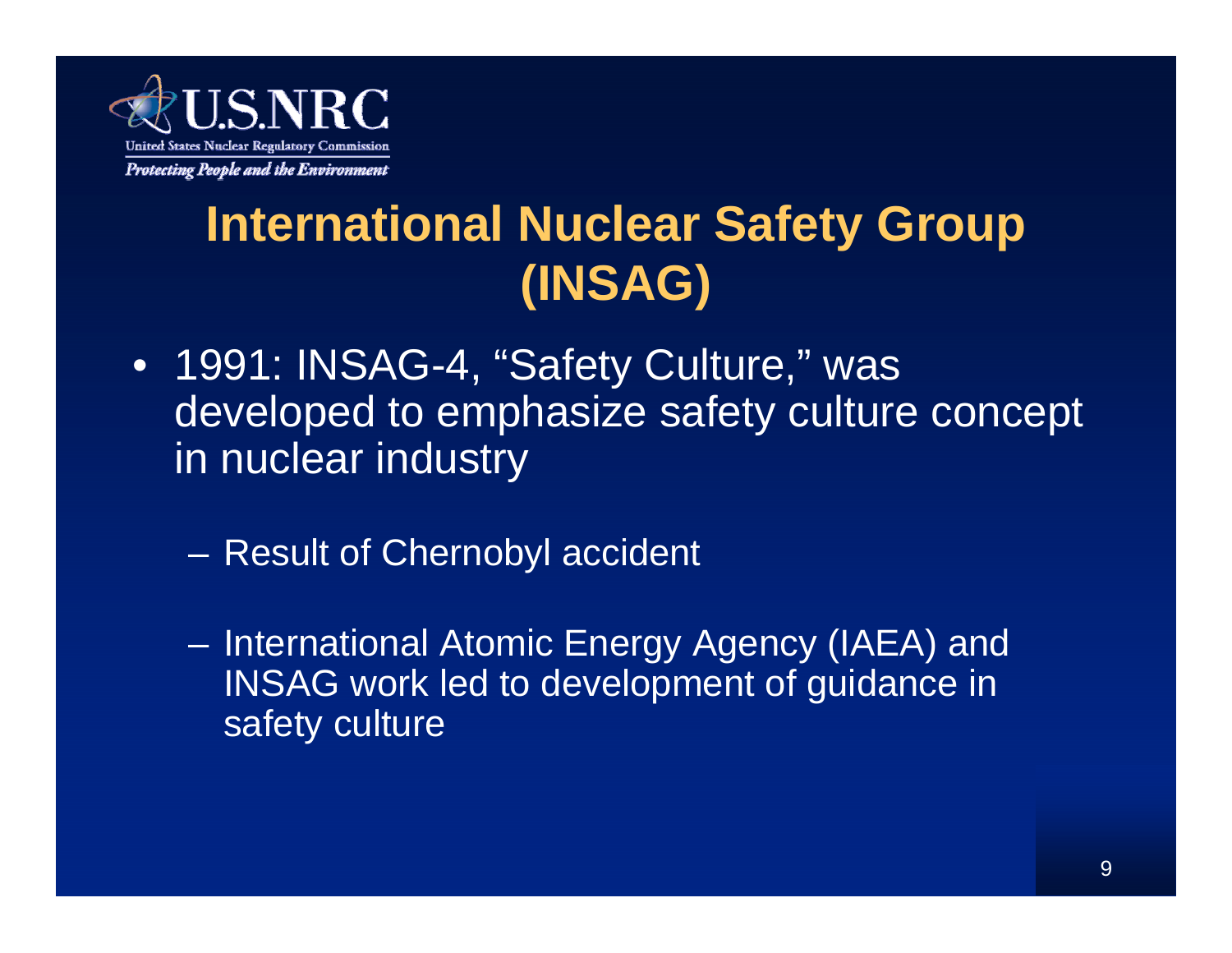

# **INSAG-4 Definition**

"That assembly of characteristics and attitudes in organizations and individuals which establishes that, as an overriding priority, nuclear plant issues receive the attention warranted by their significance."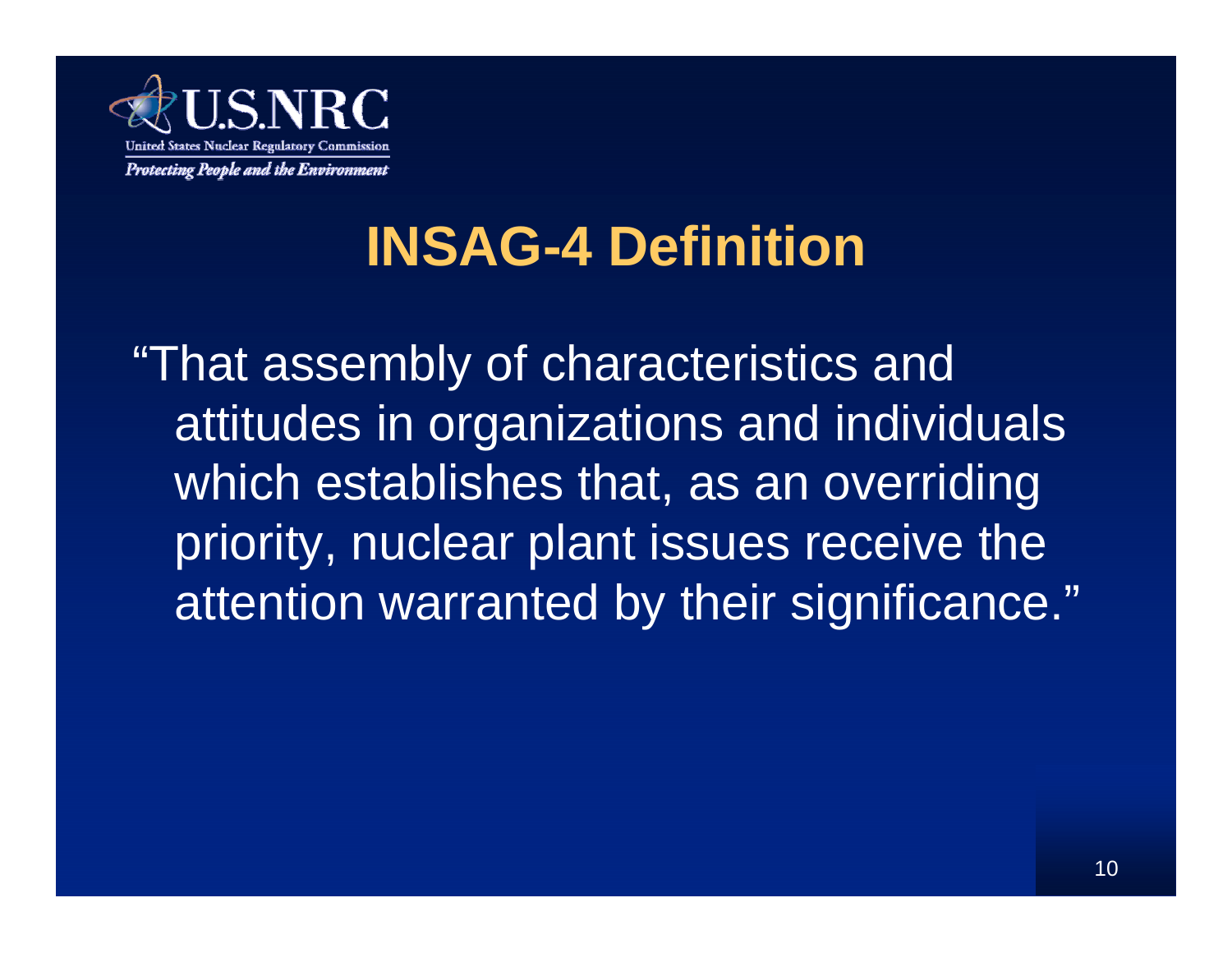

## **May 14, 1996: Policy Statement**

#### **Freedom of Employees in the Nuclear Industry to Raise Safety Concerns without Fear of Retaliation.**

- • Issued following retaliation for whistle-blowing issue at **Millstone**
- • Establish and maintain safety conscious work environment (SCWE)
- • Applied to all NRC-regulated activities of licensees, contractors, and applicants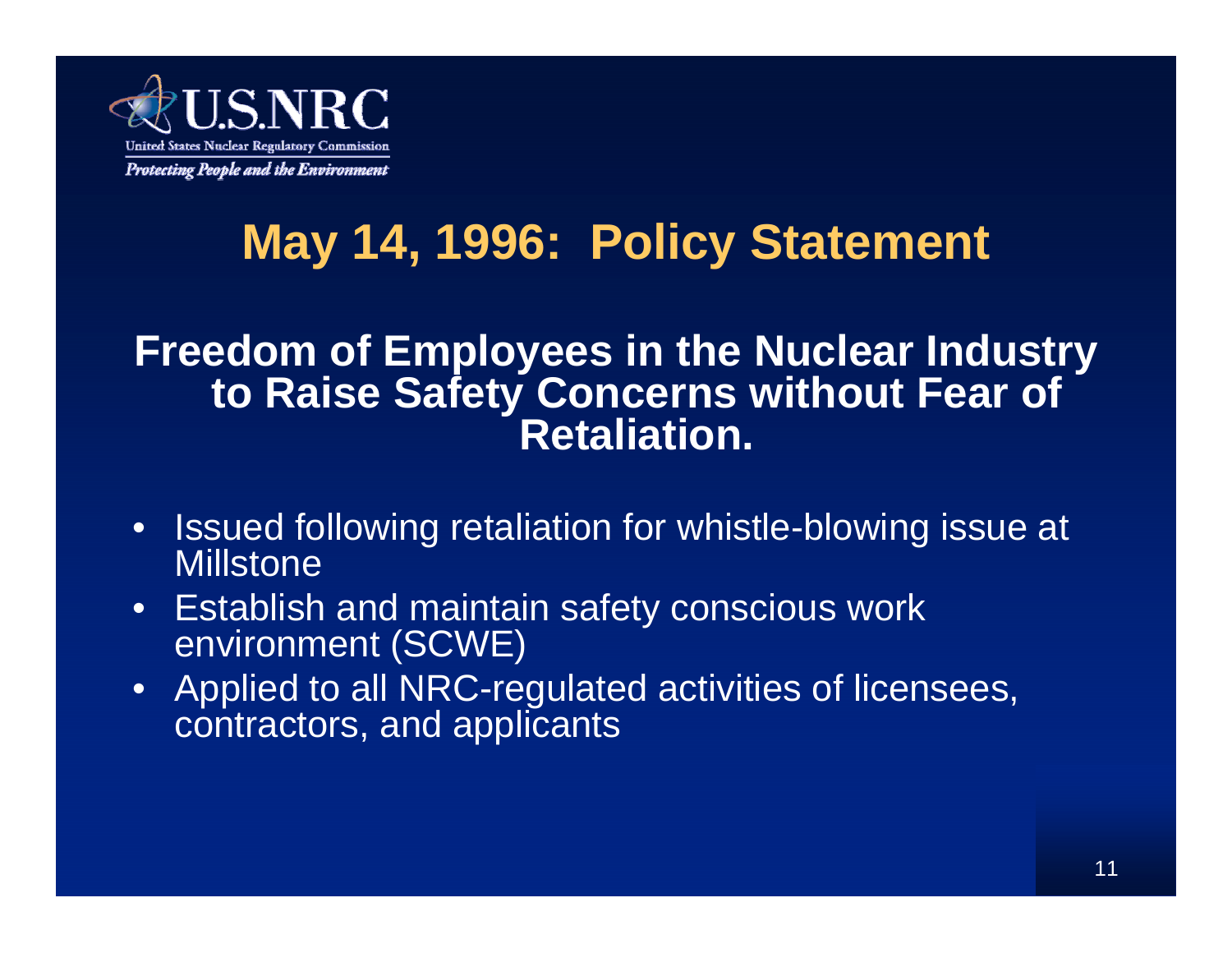

# **Events of the new Millennium**

• Reactor Oversight Process (ROP) Implemented in 2000

3 cross-cutting areas have safety culture ties:

– **Safety Conscious Work Environment (SCWE)**

- **Problem identification and resolution (PI&R)**
- **Human Performance**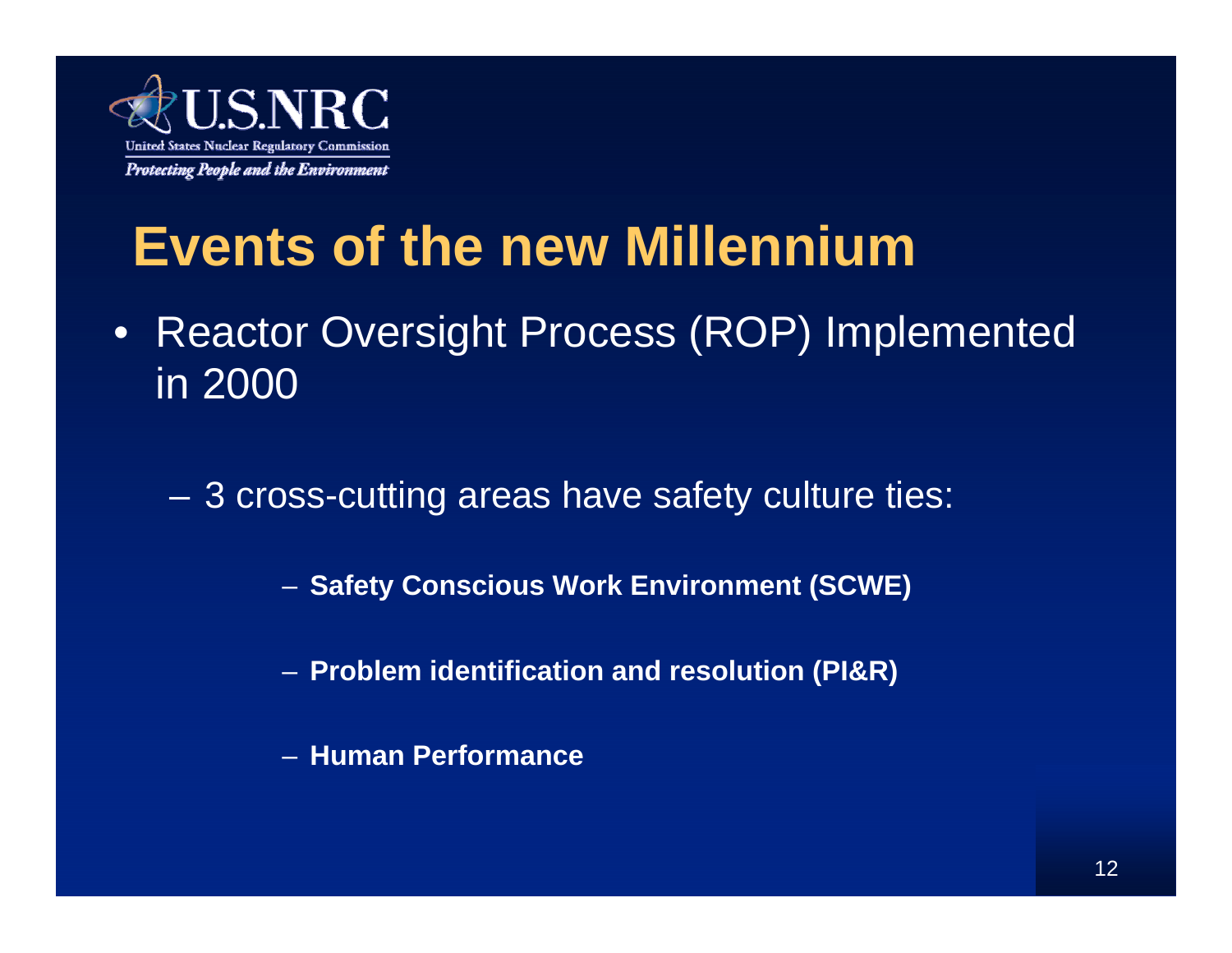

# **Events of the new Millennium**

- September 11, 2001 attacks
	- Heightened importance of security at nuclear power plants
	- NRC issues orders enhancing security at NRC licensed facilities
	- Resulted in Commission adding "nuclear security" to proposed safety culture definition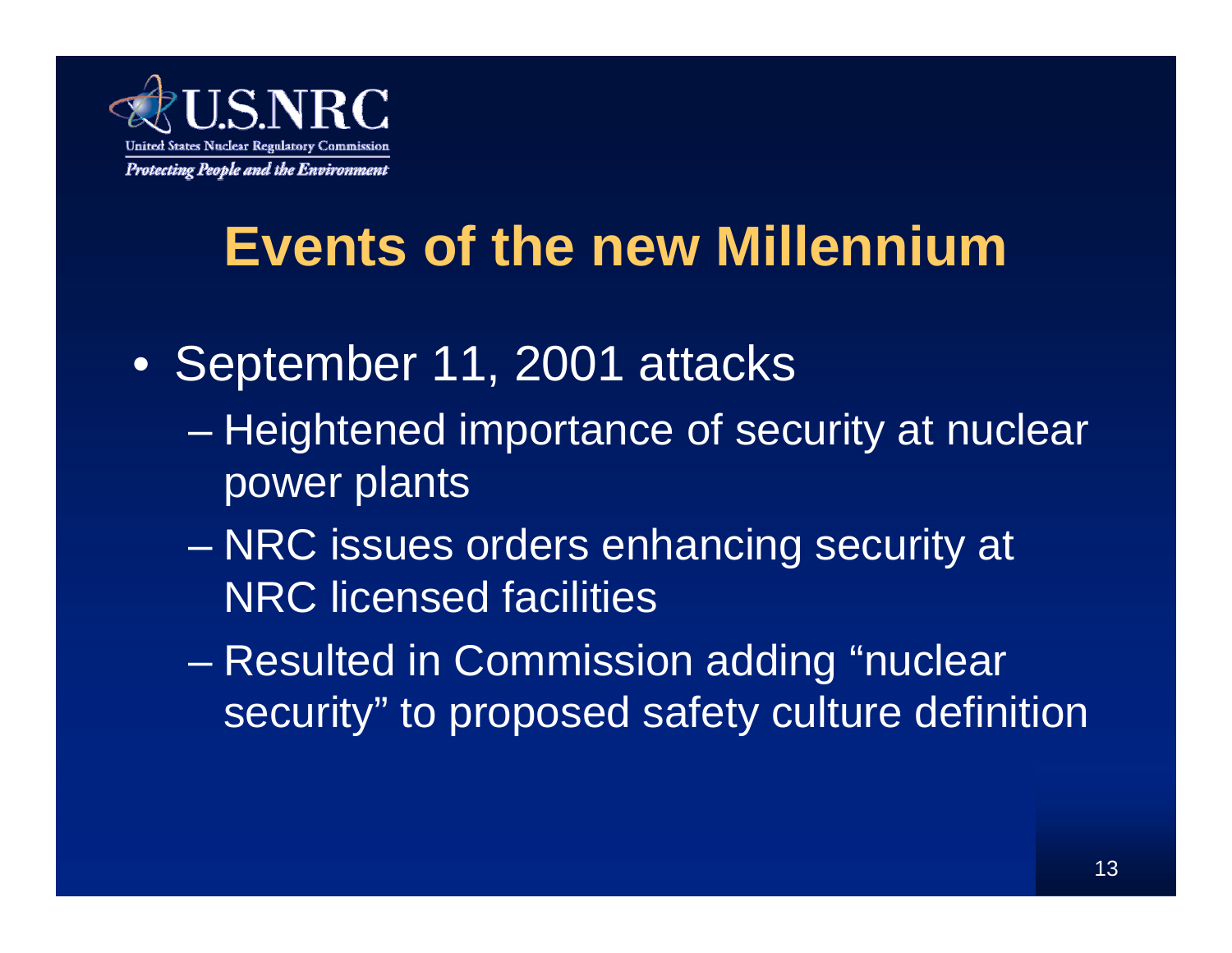

### **Davis-Besse Reactor Vessel Head Event in 2002**

- Discovery of boric acid corrosion degradation on the reactor pressure vessel
- Licensee's root cause identified inadequate safety culture and an emphasis on production over safety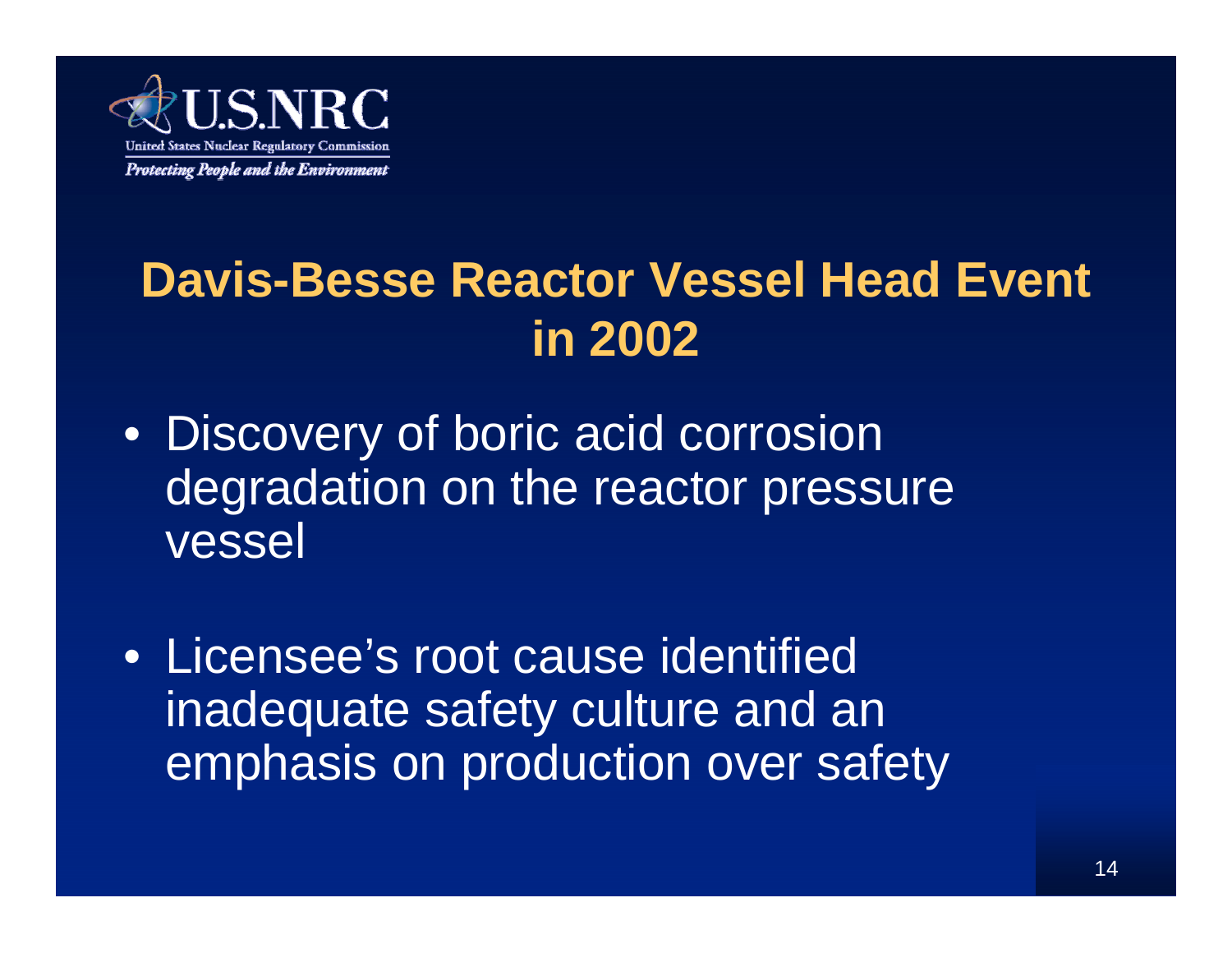

### **NRC Davis-Besse Lessons Learned Task Force**

- NRC Davis-Besse Lessons Learned Task Force analysis:
	- **The owner failed to assure that plant safety issues would receive appropriate attention**
	- The NRC, the reactor owner, and the nuclear industry failed to adequately review, assess, and follow-up on relevant operating experience
	- The NRC failed to integrate known or available information into its assessments of licensees' safety performance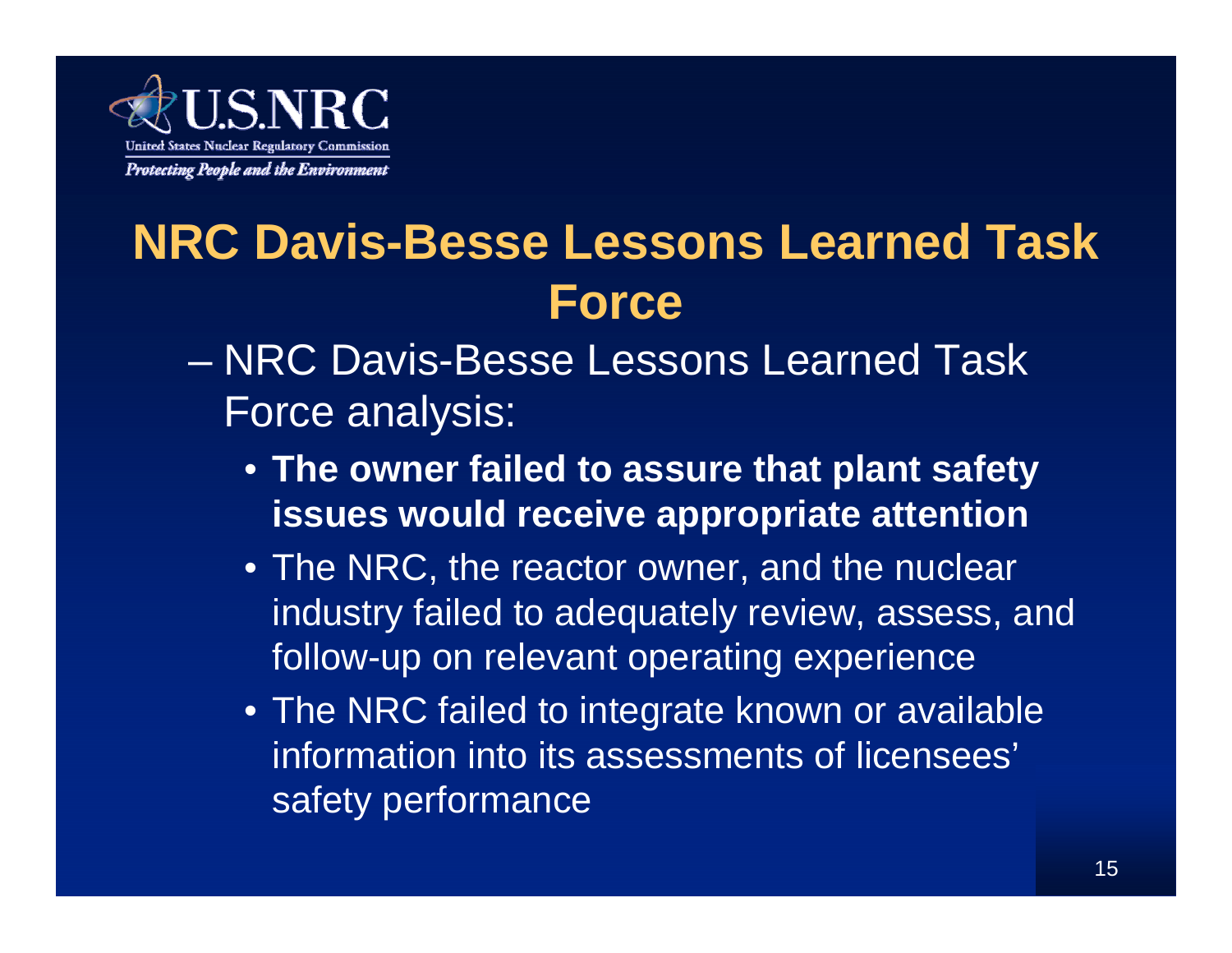

### **NRC DBLL Task Force Recommendations**

- The Task Force Report recommended that the staff review NRC inspections and plant assessment processes
- Review would determine if there was a need to change current NRC assessment and inspection processes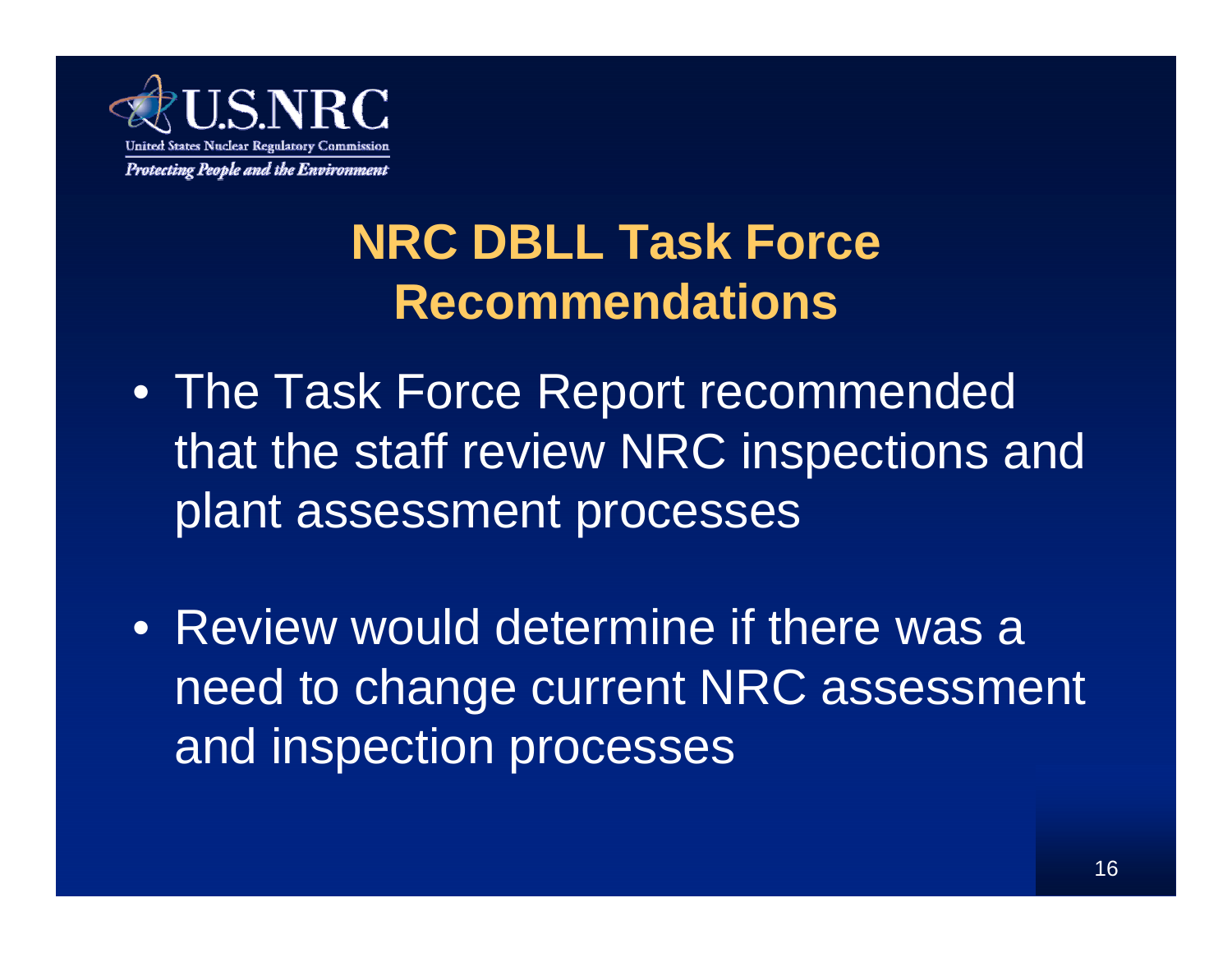

# **Task Force Follow-up Events**

- The Commission provided the following direction:
	- Enhance the ROP treatment of cross-cutting issues to include safety culture
	- Ensure inspectors are properly trained
	- Develop a process to conduct safety culture evaluations for plants in the Degraded Cornerstone Column of the ROP Action Matrix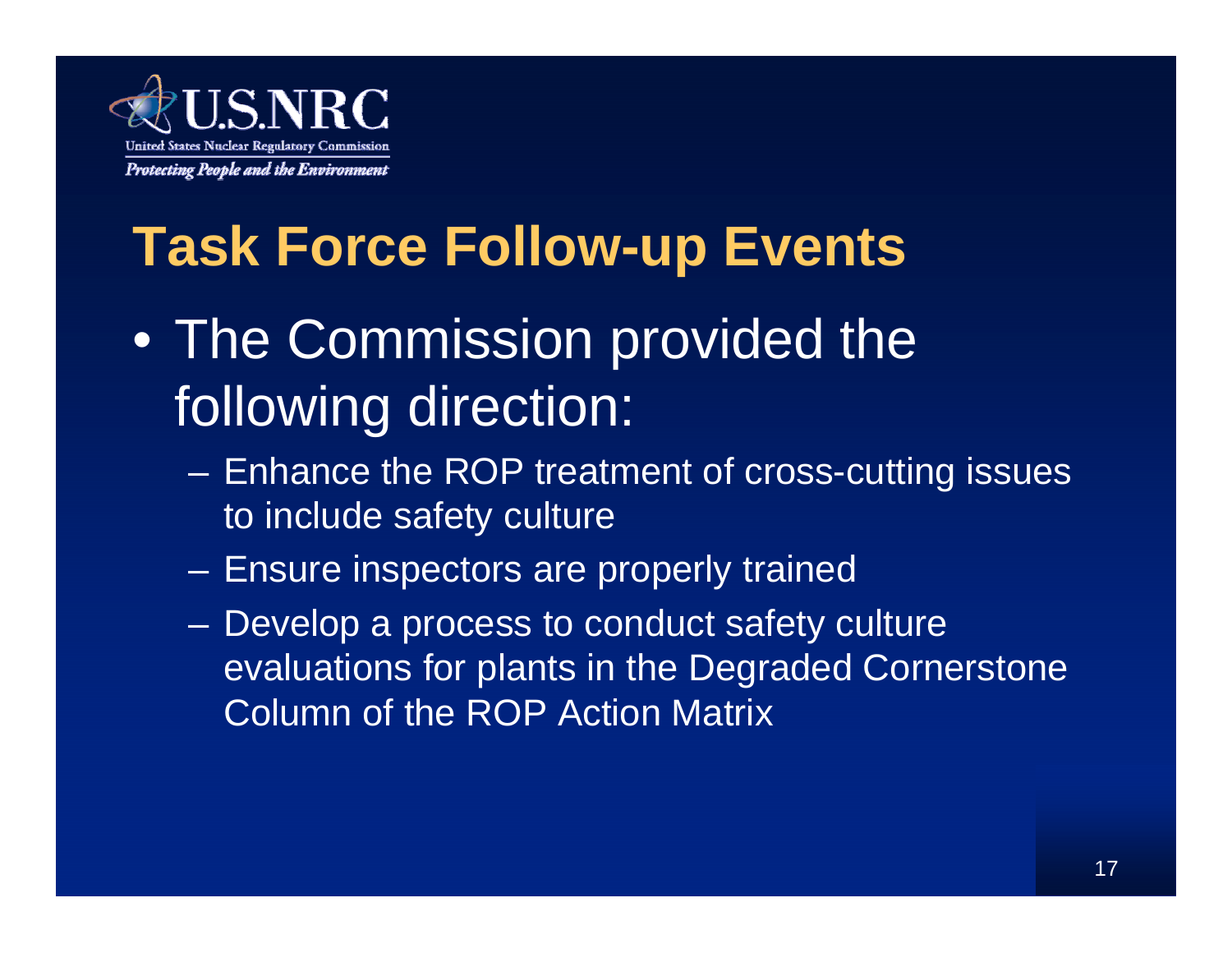

# **Other Influences**

- General Accounting Office (GAO) recommendations
- U.S. Senate Committee on Environment and Public Works concerns over Davis-Besse vessel head event
- Columbia Shuttle accident in 2003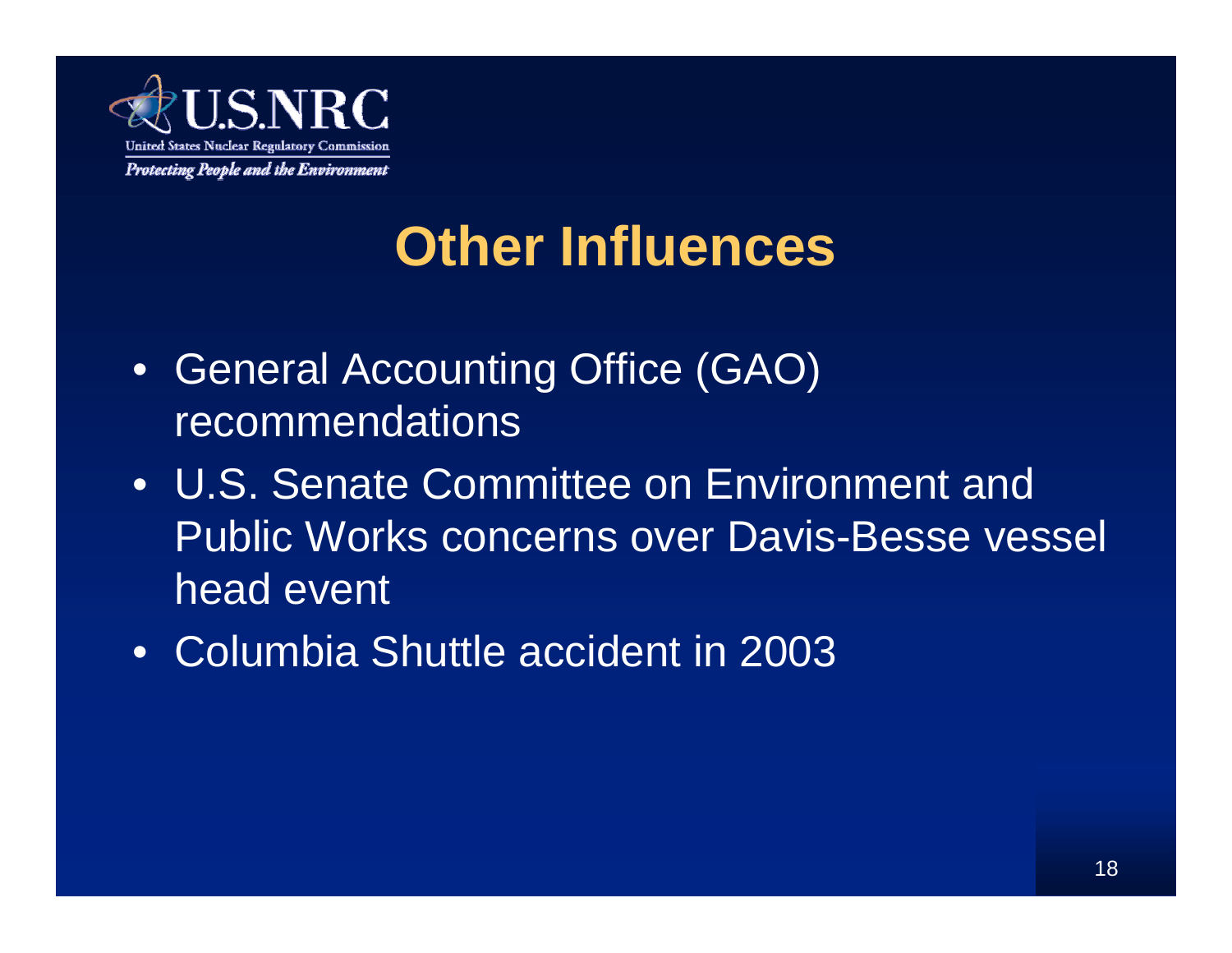

# **Safety Culture Working Group**

- Formed working group in 2004 with members from RES, NRR, and OE:
	- Revised the cross-cutting issues to enhance safety culture
	- Recommended adoption of the INSAG-4 definition
	- Developed 13 components and corresponding aspects of safety culture
	- Revised baseline and supplemental inspection procedures
	- $\mathcal{L}_{\mathcal{A}}$ Developed training for NRC inspectors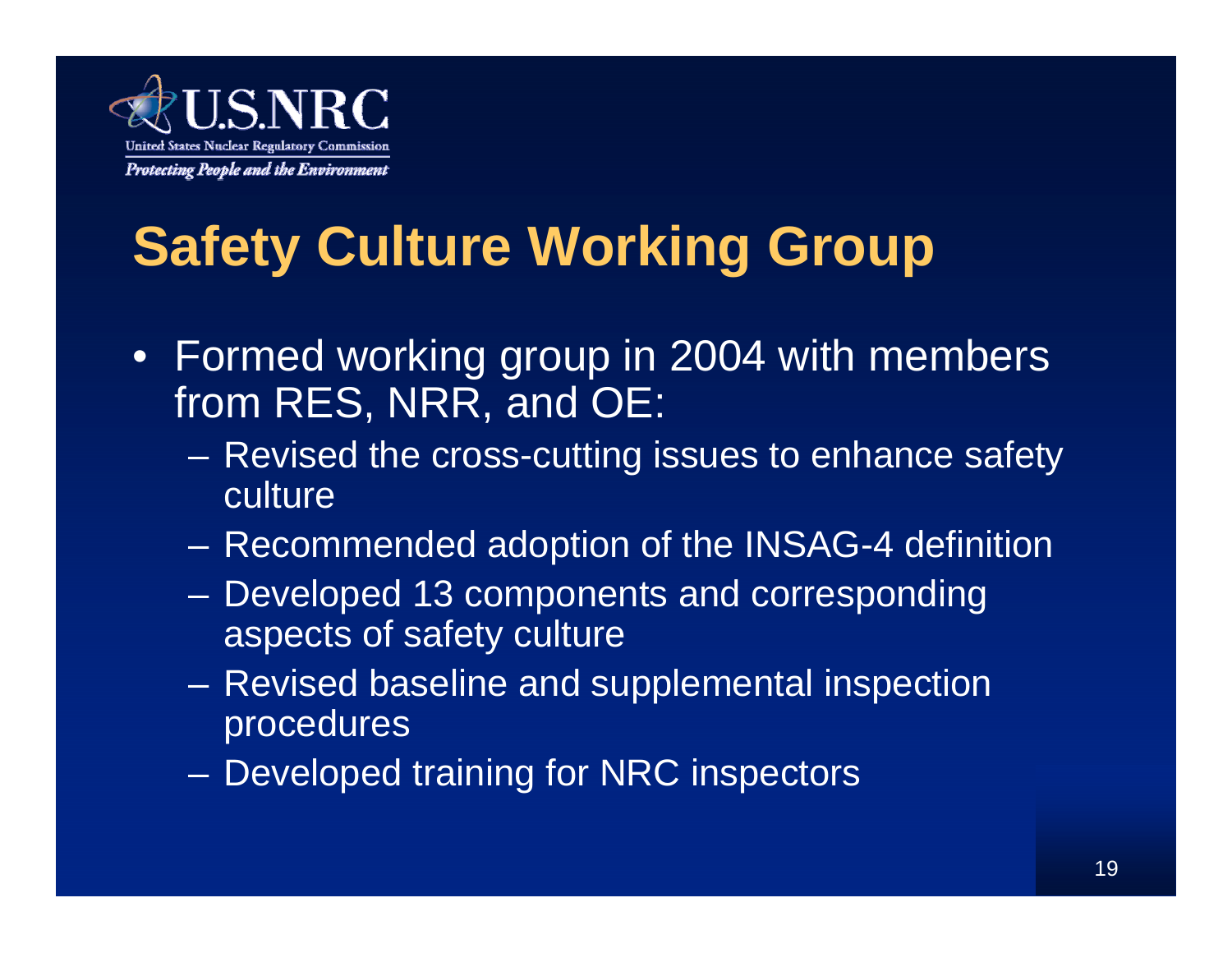

## **2007 NRC Palo Verde Independent Safety Culture Assessment**

- First use of updated supplemental inspection procedure
- Allowed the NRC to assess into safety culture at Palo Verde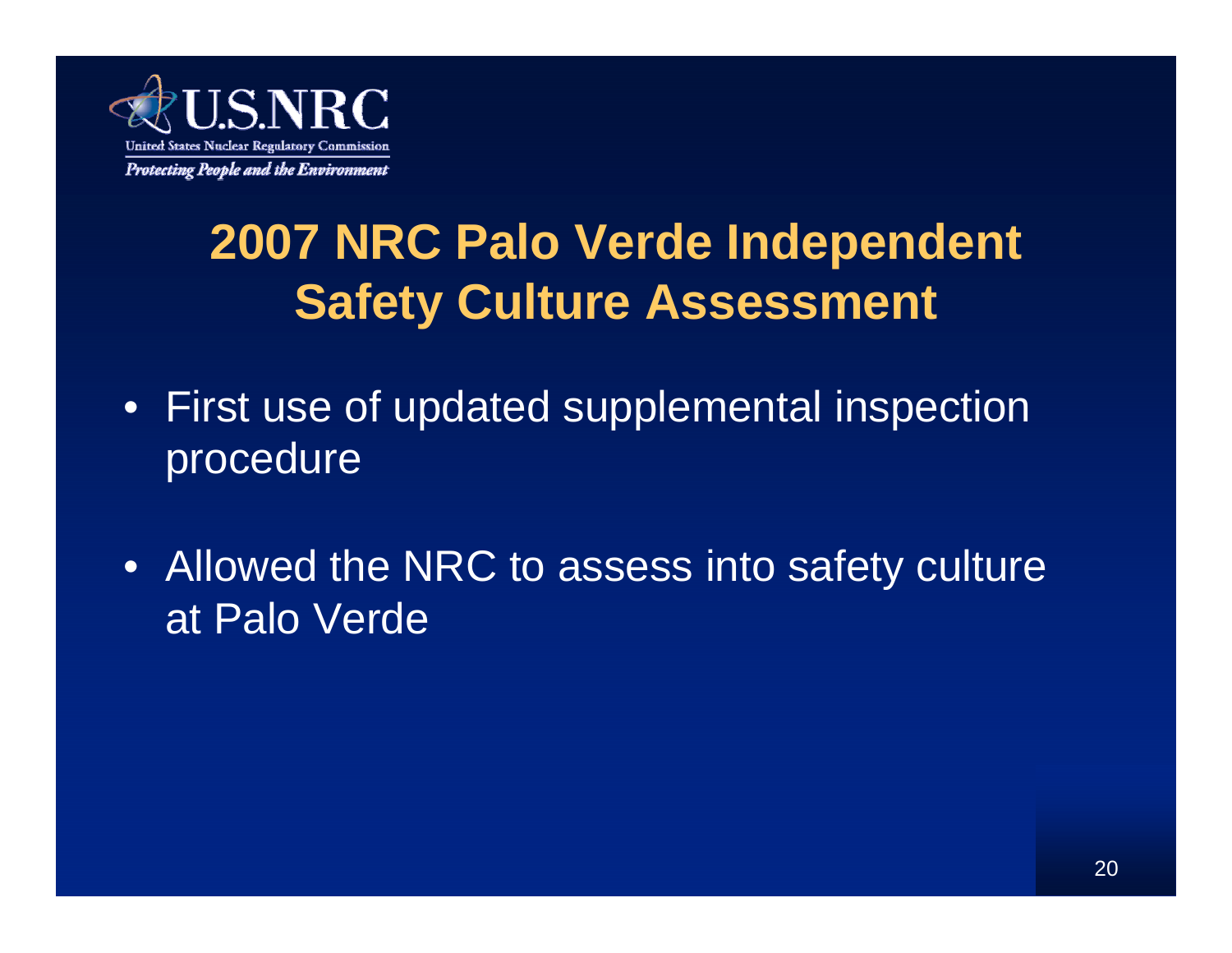

# **Where are we today?**

- February 2009 SRM, "A Commission Policy Statement on Safety Culture"
	- Directed Staff to reach out to all stakeholders and all types of licensees and certificate holders
	- Solicit feedback into development of policy statement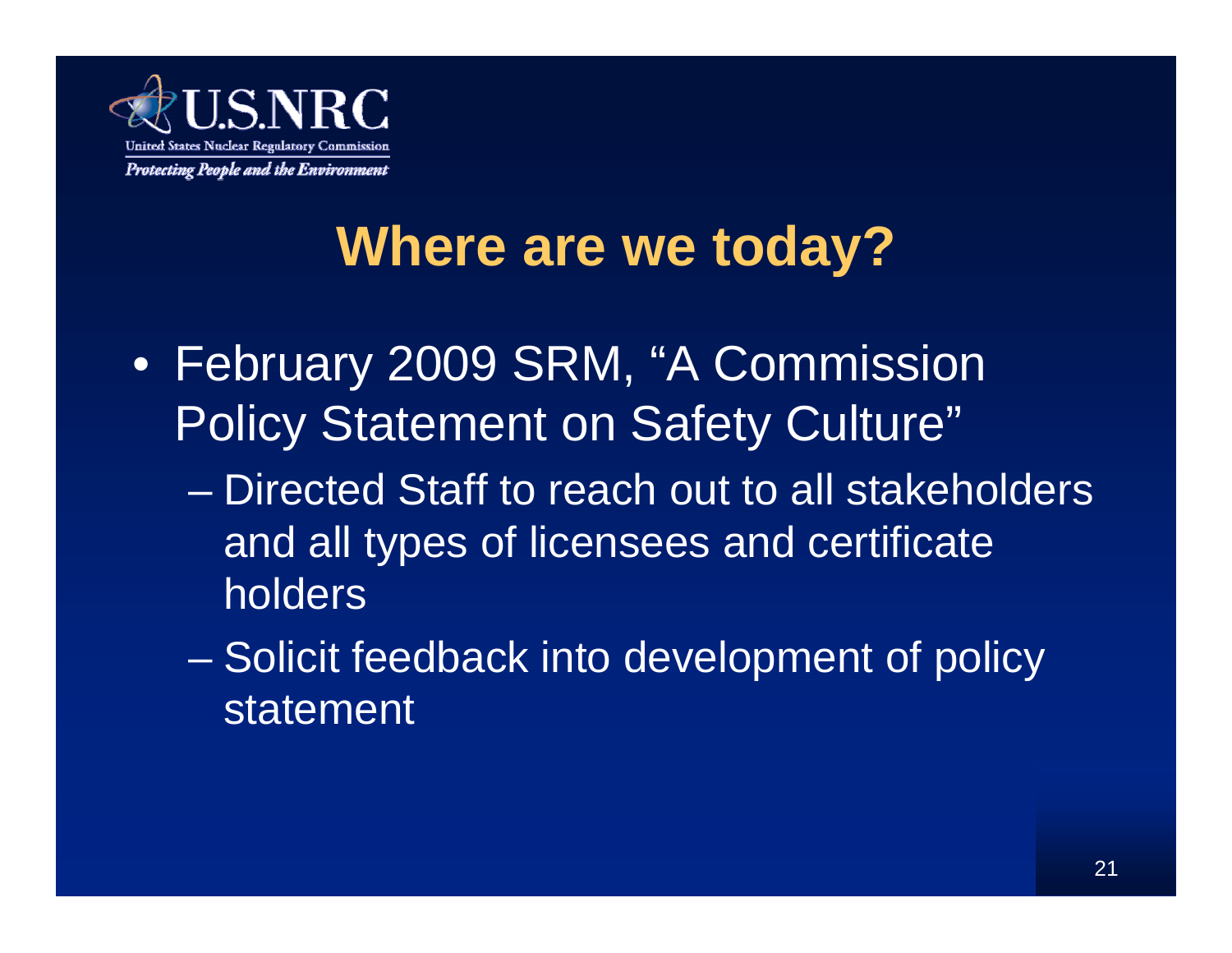

# **Continued**

- October 2009 Commission SRM to update Policy Statement:
	- "Seek opportunities to comport NRC terminology, where possible, with that of existing standards and references maintained by those that NRC regulates."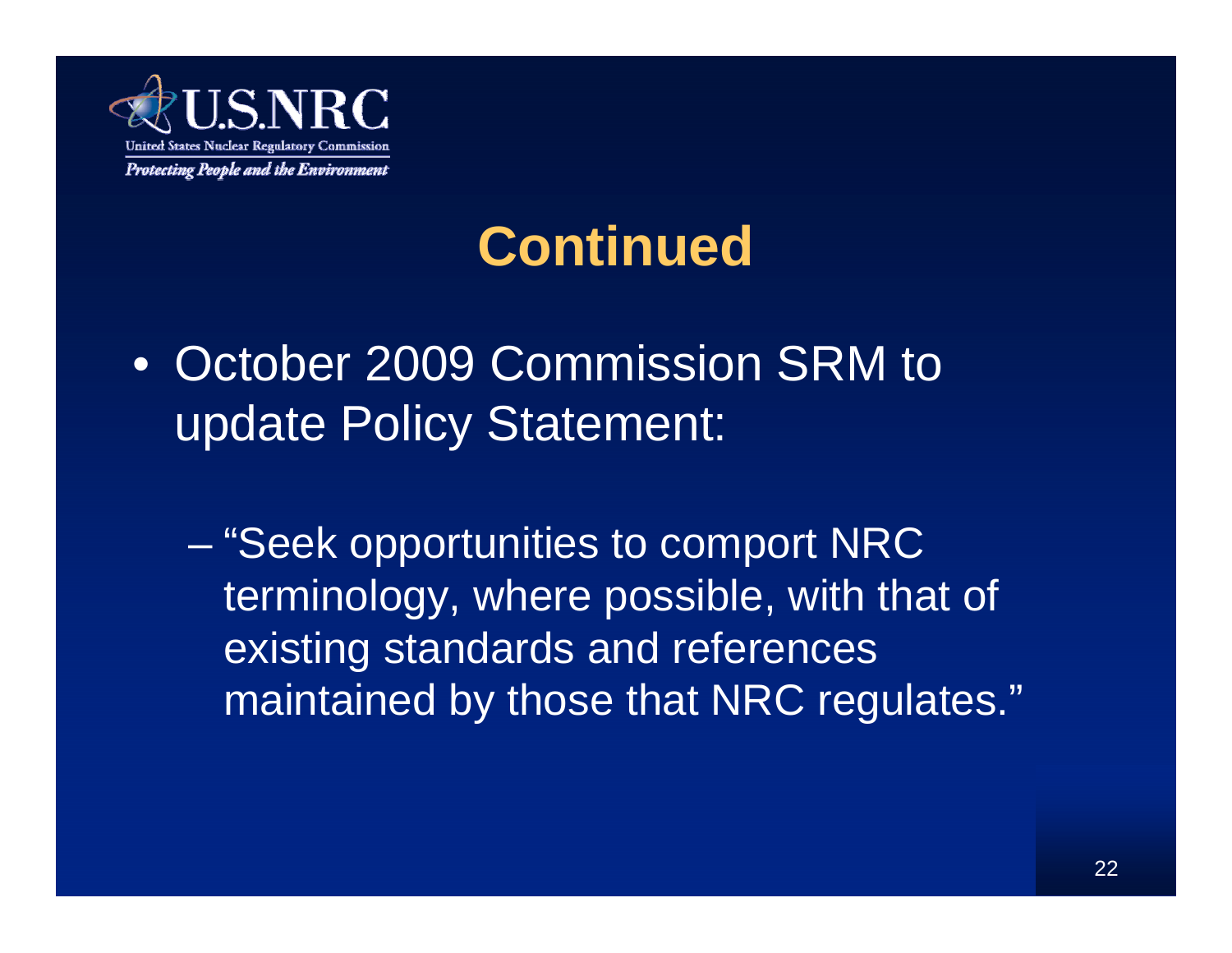

United States Nuclear Regulatory Commission

Protecting People and the Environment

# **Here We Are!**